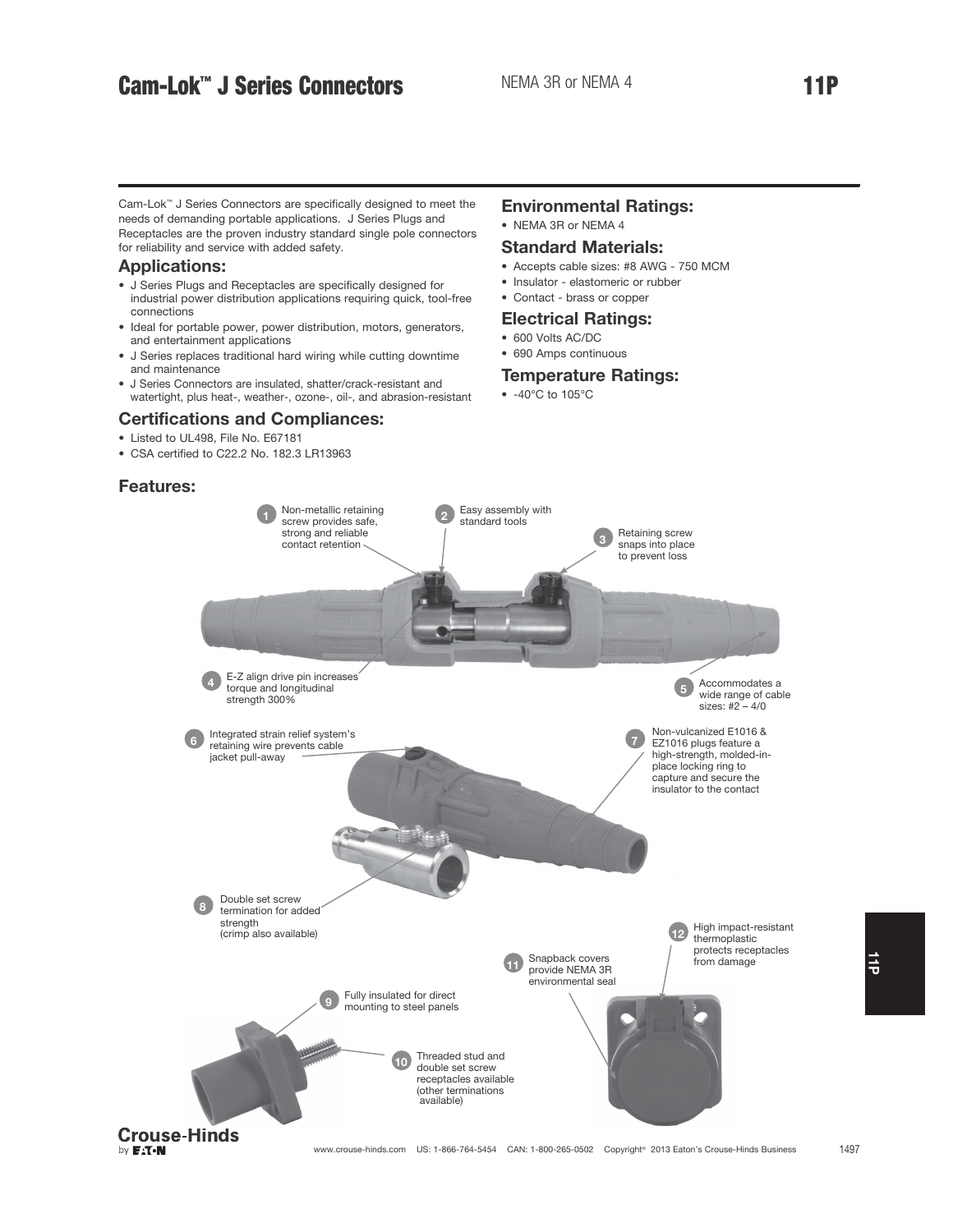## Cam-Lok J Series E1010 MEMASH MEMORIAL SERIES TIP<br>Pliias

## J Series E1016, Elastomeric, Non-vulcanized, Double Set Screw Connection Features:

- Double cam principle provides a positive, vibration-proof connection
- Self-compensating for wear
- No moving contact surfaces, eliminating arcing or burning
- Superior electro-mechanical connections
- Locked contacts will withstand a pulling force of 1,000 lbs.
- $\frac{1}{3}$  of a turn assures a high pressure contact approaching 600 lbs. per sq. in., providing minimum resistance
- Contacts carefully machined from a high conductivity brass to a smooth sliding fit and easy locking action
- Watertight elastomeric insulators molded from colorfast material, color-coded for easy phase identification
- Recessed contacts protected by insulating jacket that extends beyond contact ends for safety
- Integrated strain relief system features a retaining wire that prevents cable jacket pull-away and bare conductor exposure
- Plugs feature a high strength, molded-in-place locking ring to capture and secure the insulator to the contact
- Accepts a wide range of cable sizes

## Testing and Code Compliance:

- Listed to UL498, File No. E67181
- CSA certified to C22.2 No. 182.3-M1987, File No. LR13963

## Material Characteristics:

• Insulator - TPE

NEMA 3R

- Environmental rating: NEMA 3R
- Temperature rating: -40°C to 105°C

## Ordering Information - Double Set Screw Non-vulcanized Male Plugs:



| <b>Cable Size</b> | Color        | Complete<br>$Cat.$ # | <b>Contact Only</b><br>$Cat.$ # | <b>Insulator Only</b><br>$Cat.$ # |
|-------------------|--------------|----------------------|---------------------------------|-----------------------------------|
| $#2 - 2 / 0$      | <b>Black</b> | E1016-8350           | A200630-1                       | A200074-19                        |
| $#2 - 2 / 0$      | Red          | E1016-8352           | A200630-1                       | A200074-21                        |
| $#2 - 2 / 0$      | Green        | E1016-8354           | A200630-1                       | A200074-23                        |
| $#2 - 2 / 0$      | White        | E1016-8355           | A200630-1                       | A200074-24                        |
| $#2 - 2 / 0$      | Blue         | E1016-8356           | A200630-1                       | A200074-38                        |
| $#2 - 2 / 0$      | <b>Brown</b> | E1016-8357           | A200630-1                       | A200074-47                        |
| $#2 - 2 / 0$      | Orange       | E1016-8353           | A200630-1                       | A200074-22                        |
| $#2 - 2 / 0$      | Yellow       | E1016-8351           | A200630-1                       | A200074-20                        |

#### E1016-8354 Ordering Information - Double Set Screw Non-vulcanized Female Plugs:

| <b>Cable Size</b> | Color        | Complete<br>$Cat.$ # | <b>Contact Only</b><br>$Cat.$ # | <b>Insulator Only</b><br>$Cat.$ # |
|-------------------|--------------|----------------------|---------------------------------|-----------------------------------|
| $#2 - 2 / 0$      | <b>Black</b> | E1016-8375           | A200640-3                       | A200075-19                        |
| $#2 - 2 / 0$      | Red          | E1016-8377           | A200640-3                       | A200075-21                        |
| $#2 - 2 / 0$      | Green        | E1016-8379           | A200640-3                       | A200075-23                        |
| $#2 - 2 / 0$      | White        | E1016-8380           | A200640-3                       | A200075-24                        |
| $#2 - 2 / 0$      | <b>Blue</b>  | E1016-8381           | A200640-3                       | A200075-44                        |
| $#2 - 2/0$        | <b>Brown</b> | E1016-8382           | A200640-3                       | A200075-52                        |
| $#2 - 2 / 0$      | Orange       | E1016-8378           | A200640-3                       | A200075-22                        |
| $#2 - 2 / 0$      | Yellow       | E1016-8376           | A200640-3                       | A200075-20                        |



To order single packaged products, add a "K" suffix to the complete catalog number.

#### Dimensions:



by **EAT.N**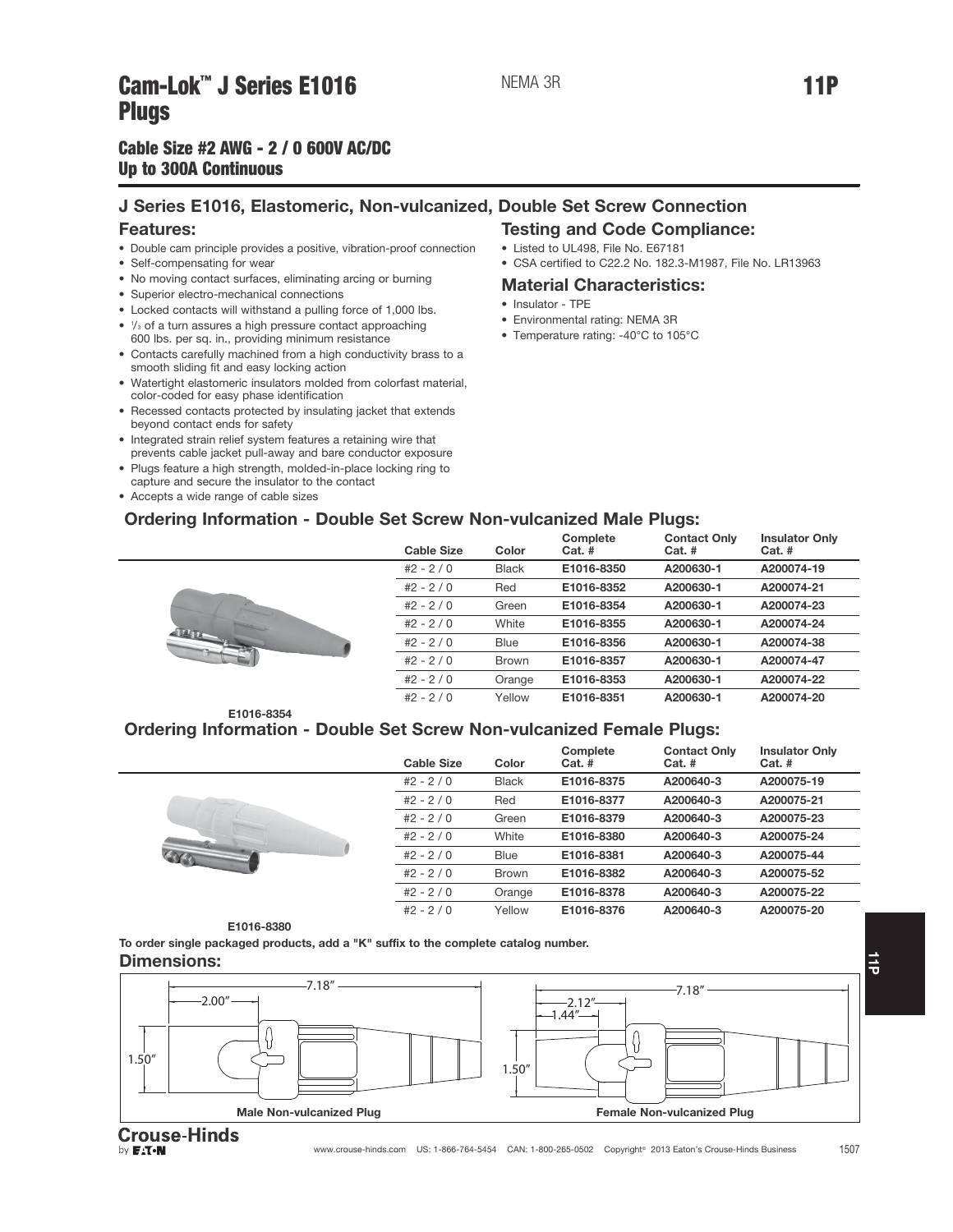# 11P Cam-Lok™ J Series E1016

## Cable Size  $2/0 - 4/0$  600V AC/DC Up to 400A Continuous Up to 400A Continuous

## J Series E1016, Elastomeric, Non-vulcanized, Double Set Screw Connection

## Features:

- Double cam principle provides a positive, vibration-proof connection
- Self-compensating for wear
- No moving contact surfaces, eliminating arcing or burning
- Superior electro-mechanical connections
- 400A continuous duty rating when used with 90°C 4 / 0 cable
- Locked contacts will withstand a pulling force of 1,000 lbs.
- $\frac{1}{3}$  of a turn assures a high pressure contact approaching 600 lbs. per sq. in., providing minimum resistance
- Contacts carefully machined from a high conductivity brass to a smooth sliding fit and easy locking action
- Watertight elastomeric insulators molded from colorfast material, color-coded for easy phase identification
- Recessed contacts protected by insulating jacket that extends beyond contact ends for safety
- Integrated strain relief system features a retaining wire that prevents cable jacket pull-away and bare conductor exposure
- Plugs feature a high strength, molded-in-place locking ring to
- capture and secure the insulator to the contact • Accepts a wide range of cable sizes

## Ordering Information - Double Set Screw Non-vulcanized Male Plugs:

## Testing and Code Compliance:

- Listed to UL498, File No. E67181
- CSA certified to C22.2 No. 182.3-M1987, File No. LR13963

## Material Characteristics:

- Insulator TPE
- Environmental rating: NEMA 3R
- Temperature rating: -40°C to 105°C

|  | <b>Cable Size</b> | Color        | Complete<br>$Cat.$ # | <b>Contact Only</b><br>$Cat.$ # | <b>Insulator Only</b><br>$Cat.$ # |
|--|-------------------|--------------|----------------------|---------------------------------|-----------------------------------|
|  | $2/0 - 4/0$       | <b>Black</b> | E1016-8362           | A200639-1                       | A200074-60                        |
|  | $2/0 - 4/0$       | Red          | E1016-8364           | A200639-1                       | A200074-62                        |
|  | $2/0 - 4/0$       | Green        | E1016-8366           | A200639-1                       | A200074-64                        |
|  | $2/0 - 4/0$       | White        | E1016-8367           | A200639-1                       | A200074-65                        |
|  | $2/0 - 4/0$       | <b>Blue</b>  | E1016-8368           | A200639-1                       | A200074-66                        |
|  | $2/0 - 4/0$       | <b>Brown</b> | E1016-8369           | A200639-1                       | A200074-67                        |
|  | $2/0 - 4/0$       | Orange       | E1016-8365           | A200639-1                       | A200074-63                        |
|  | $2/0 - 4/0$       | Yellow       | E1016-8363           | A200639-1                       | A200074-61                        |
|  |                   |              |                      |                                 |                                   |

E1016-8367

## Ordering Information - Double Set Screw Non-vulcanized Female Plugs:

|          | <b>Cable Size</b> | Color        | Complete<br>$Cat.$ # | <b>Contact Only</b><br>$Cat.$ # | <b>Insulator Only</b><br>$Cat.$ # |
|----------|-------------------|--------------|----------------------|---------------------------------|-----------------------------------|
|          | $2/0 - 4/0$       | <b>Black</b> | E1016-8387           | A200641-1                       | A200075-60                        |
|          | $2/0 - 4/0$       | Red          | E1016-8389           | A200641-1                       | A200075-62                        |
|          | $2/0 - 4/0$       | Green        | E1016-8391           | A200641-1                       | A200075-64                        |
| <b>D</b> | $2/0 - 4/0$       | White        | E1016-8392           | A200641-1                       | A200075-65                        |
|          | $2/0 - 4/0$       | Blue         | E1016-8393           | A200641-1                       | A200075-66                        |
|          | $2/0 - 4/0$       | <b>Brown</b> | E1016-8394           | A200641-1                       | A200075-67                        |
|          | $2/0 - 4/0$       | Orange       | E1016-8390           | A200641-1                       | A200075-63                        |
|          | $2/0 - 4/0$       | Yellow       | E1016-8388           | A200641-1                       | A200075-61                        |

E1016-8393

To order single packaged products, add a "K" suffix to the complete catalog number.

Dimensions:

11P





1508 www.crouse-hinds.com US: 1-866-764-5454 CAN: 1-800-265-0502 Copyright© 2013 Eaton's Crouse-Hinds Business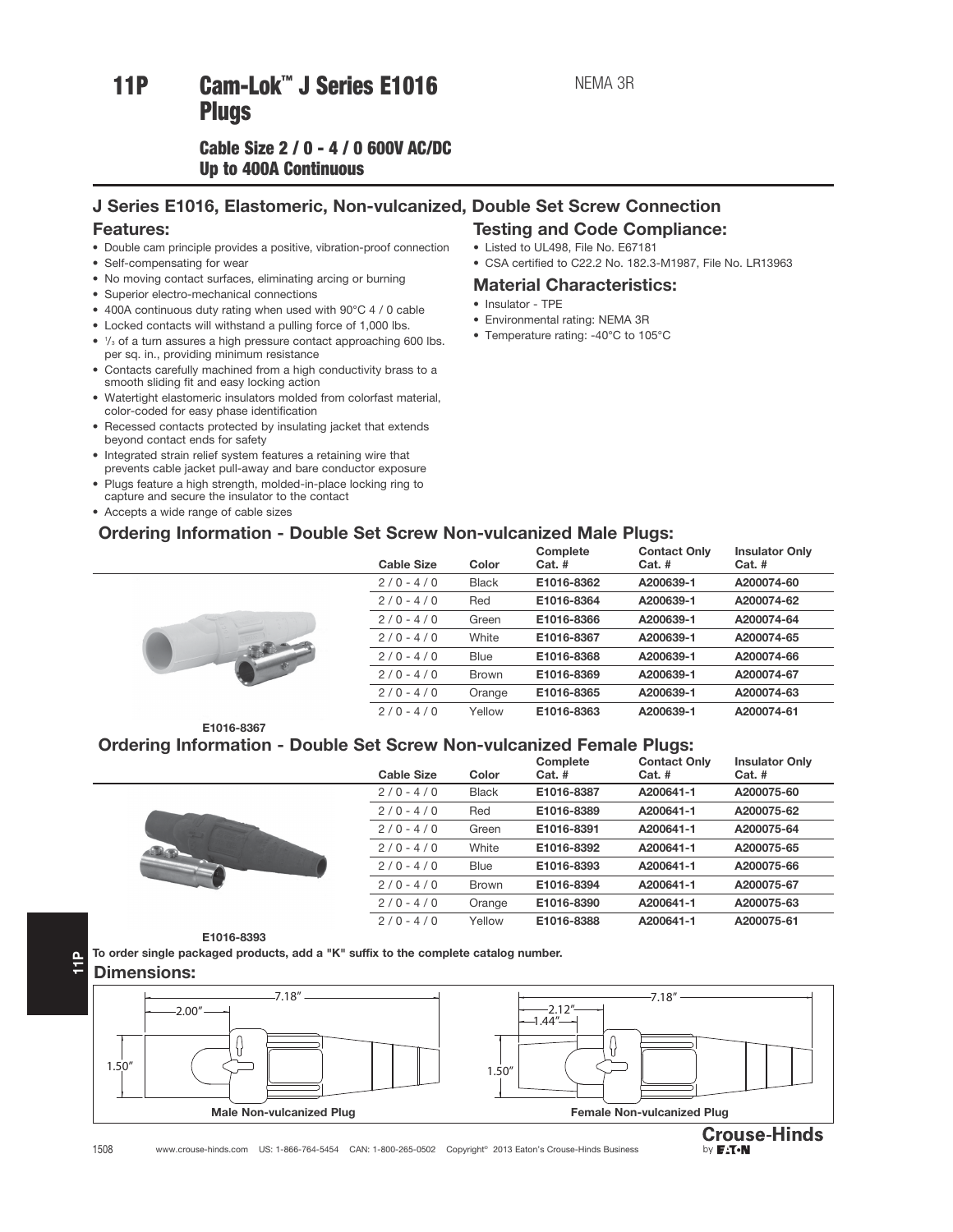## Cam-Lok J Series E1010 Members Present Campus Primer Primer Primer Primer<br>Plings **Plugs<br>Cable Size #2 - #1 AWG 600V AC/DC**

## Up to 190A Continuous Up to 190A Continuous

## J Series E1016, Elastomeric, Non-vulcanized, Crimp Connection

## Features:

- Double cam principle provides a positive, vibration-proof connection
- Self-compensating for wear
- No moving contact surfaces, eliminating arcing or burning
- Superior electro-mechanical connections
- Locked contacts will withstand a pulling force of 1,000 lbs.
- $\frac{1}{3}$  of a turn assures a high pressure contact approaching 600 lbs. per sq. in., providing minimum resistance
- Contacts carefully machined from a high conductivity brass to a smooth sliding fit and easy locking action
- Watertight elastomeric insulators molded from colorfast material, color-coded for easy phase identification
- Recessed contacts protected by insulating jacket that extends beyond contact ends for safety
- Integrated strain relief system features a retaining wire that prevents cable jacket pull-away and bare conductor exposure
- Plugs feature a high strength, molded-in-place locking ring to capture and secure the insulator to the contact

### Ordering Information - Crimp Non-vulcanized Male Plugs: Complete



| Color        | Cat. #     | $Cat.$ #   | $Cat.$ #   |
|--------------|------------|------------|------------|
| <b>Black</b> | E1016-8006 | A200036-18 | A200074-19 |
| Red          | E1016-8008 | A200036-18 | A200074-21 |
| Green        | E1016-8010 | A200036-18 | A200074-23 |
| White        | E1016-8011 | A200036-18 | A200074-24 |
| Blue         | E1016-7700 | A200036-18 | A200074-38 |
| Brown        | E1016-7701 | A200036-18 | A200074-47 |
| Orange       | E1016-8009 | A200036-18 | A200074-22 |
| Yellow       | E1016-8007 | A200036-18 | A200074-20 |
|              |            |            |            |

Contact Only

Insulator Only

Testing and Code Compliance:

• CSA certified to C22.2 No. 182.3-M1987, File No. LR13963

• Listed to UL498, File No. E67181

• Environmental rating: NEMA 3R • Temperature rating: -40°C to 105°C

• Insulator - TPE

Material Characteristics:

E1016-8006

## Ordering Information - Crimp Non-vulcanized Female Plugs:

|     | <b>Cable Size</b> | Color        | Complete<br>$Cat.$ # | <b>Contact Only</b><br>$Cat.$ # | <b>Insulator Only</b><br>$Cat.$ # |
|-----|-------------------|--------------|----------------------|---------------------------------|-----------------------------------|
|     | $#2 - #1$         | <b>Black</b> | E1016-8056           | A200037-23                      | A200075-19                        |
|     | $#2 - #1$         | Red          | E1016-8058           | A200037-23                      | A200075-21                        |
|     | $#2 - #1$         | Green        | E1016-8060           | A200037-23                      | A200075-23                        |
|     | $#2 - #1$         | White        | E1016-8061           | A200037-23                      | A200075-24                        |
| 634 | $#2 - #1$         | Blue         | E1016-7716           | A200037-23                      | A200075-44                        |
|     | $#2 - #1$         | <b>Brown</b> | E1016-7717           | A200037-23                      | A200075-52                        |
|     | $#2 - #1$         | Orange       | E1016-8059           | A200037-23                      | A200075-22                        |
|     | $#2 - #1$         | Yellow       | E1016-8057           | A200037-23                      | A200075-20                        |

Cable Size Color

E1016-8058

To order single packaged products, add a "K" suffix to the complete catalog number.

## Dimensions:



 $\frac{1}{9}$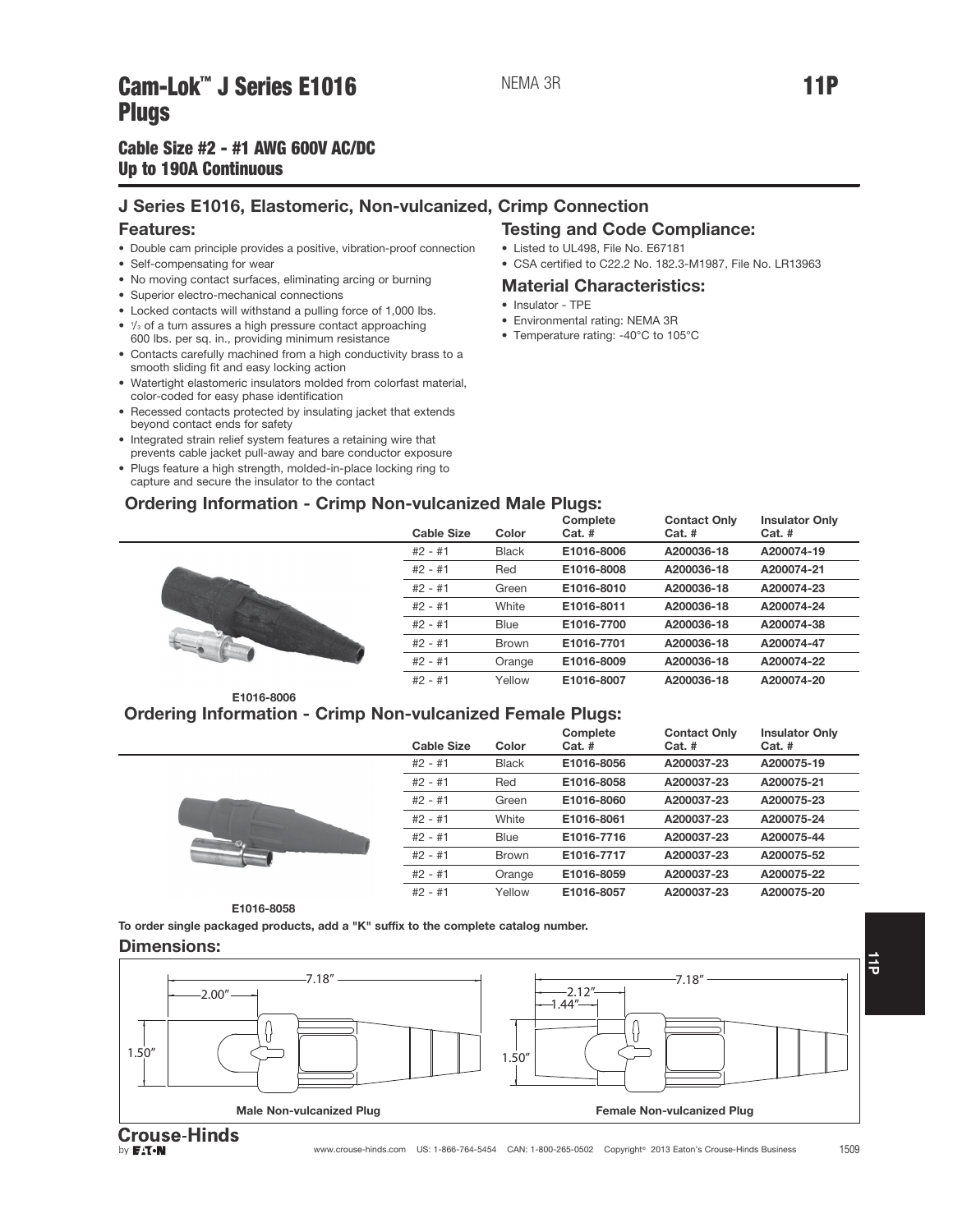## Cable Size 1 / 0 - 2 / 0 600V AC/DC Up to 235A Continuous Up to 235A Continuous

## J Series E1016, Elastomeric, Non-vulcanized, Crimp Connection

## Features:

- Double cam principle provides a positive, vibration-proof connection
- Self-compensating for wear
- No moving contact surfaces, eliminating arcing or burning
- Superior electro-mechanical connections
- Locked contacts will withstand a pulling force of 1,000 lbs.
- $\frac{1}{3}$  of a turn assures a high pressure contact approaching 600 lbs. per sq. in., providing minimum resistance
- Contacts carefully machined from a high conductivity brass to a smooth sliding fit and easy locking action
- Watertight elastomeric insulators molded from colorfast material, color-coded for easy phase identification
- Recessed contacts protected by insulating jacket that extends beyond contact ends for safety
- Integrated strain relief system features a retaining wire that prevents cable jacket pull-away and bare conductor exposure
- Plugs feature a high strength, molded-in-place locking ring to capture and secure the insulator to the contact

## Ordering Information - Crimp Non-vulcanized Male Plugs:

## Testing and Code Compliance:

- Listed to UL498, File No. E67181
- CSA certified to C22.2 No. 182.3-M1987, File No. LR13963

## Material Characteristics:

- Insulator TPE
- Environmental rating: NEMA 3R
- Temperature rating: -40°C to 105°C

| - |                   |              |                      |                                 |                                   |  |
|---|-------------------|--------------|----------------------|---------------------------------|-----------------------------------|--|
|   | <b>Cable Size</b> | Color        | Complete<br>$Cat.$ # | <b>Contact Only</b><br>$Cat.$ # | <b>Insulator Only</b><br>$Cat.$ # |  |
|   | $1/0 - 2/0$       | <b>Black</b> | E1016-8018           | A200038-11B                     | A200074-13                        |  |
|   | $1/0 - 2/0$       | Red          | E1016-8020           | A200038-11B                     | A200074-15                        |  |
|   | $1/0 - 2/0$       | Green        | E1016-8022           | A200038-11B                     | A200074-17                        |  |
|   | $1/0 - 2/0$       | White        | E1016-8023           | A200038-11B                     | A200074-18                        |  |
|   | $1/0 - 2/0$       | <b>Blue</b>  | E1016-7704           | A200038-11B                     | A200074-37                        |  |
|   | $1/0 - 2/0$       | <b>Brown</b> | E1016-7705           | A200038-11B                     | A200074-46                        |  |
|   | $1/0 - 2/0$       | Orange       | E1016-8021           | A200038-11B                     | A200074-16                        |  |
|   | $1/0 - 2/0$       | Yellow       | E1016-8019           | A200038-11B                     | A200074-14                        |  |
|   |                   |              |                      |                                 |                                   |  |

## E1016-8020

## Ordering Information - Crimp Non-vulcanized Female Plugs:

|  | <b>Cable Size</b> | Color        | Complete<br>$Cat.$ # | <b>Contact Only</b><br>$Cat.$ # | <b>Insulator Only</b><br>$Cat.$ # |
|--|-------------------|--------------|----------------------|---------------------------------|-----------------------------------|
|  | $1/0 - 2/0$       | <b>Black</b> | E1016-8068           | A200035-17B                     | A200075-13                        |
|  | $1/0 - 2/0$       | Red          | E1016-8070           | A200035-17B                     | A200075-15                        |
|  | $1/0 - 2/0$       | Green        | E1016-8072           | A200035-17B                     | A200075-17                        |
|  | $1/0 - 2/0$       | White        | E1016-8073           | A200035-17B                     | A200075-18                        |
|  | $1/0 - 2/0$       | Blue         | E1016-7720           | A200035-17B                     | A200075-37                        |
|  | $1/0 - 2/0$       | <b>Brown</b> | E1016-7721           | A200035-17B                     | A200075-51                        |
|  | $1/0 - 2/0$       | Orange       | E1016-8071           | A200035-17B                     | A200075-16                        |
|  | $1/0 - 2/0$       | Yellow       | E1016-8069           | A200035-17B                     | A200075-14                        |

E1016-8069

To order single packaged products, add a "K" suffix to the complete catalog number.



**Crouse-Hinds** by **F.T.N**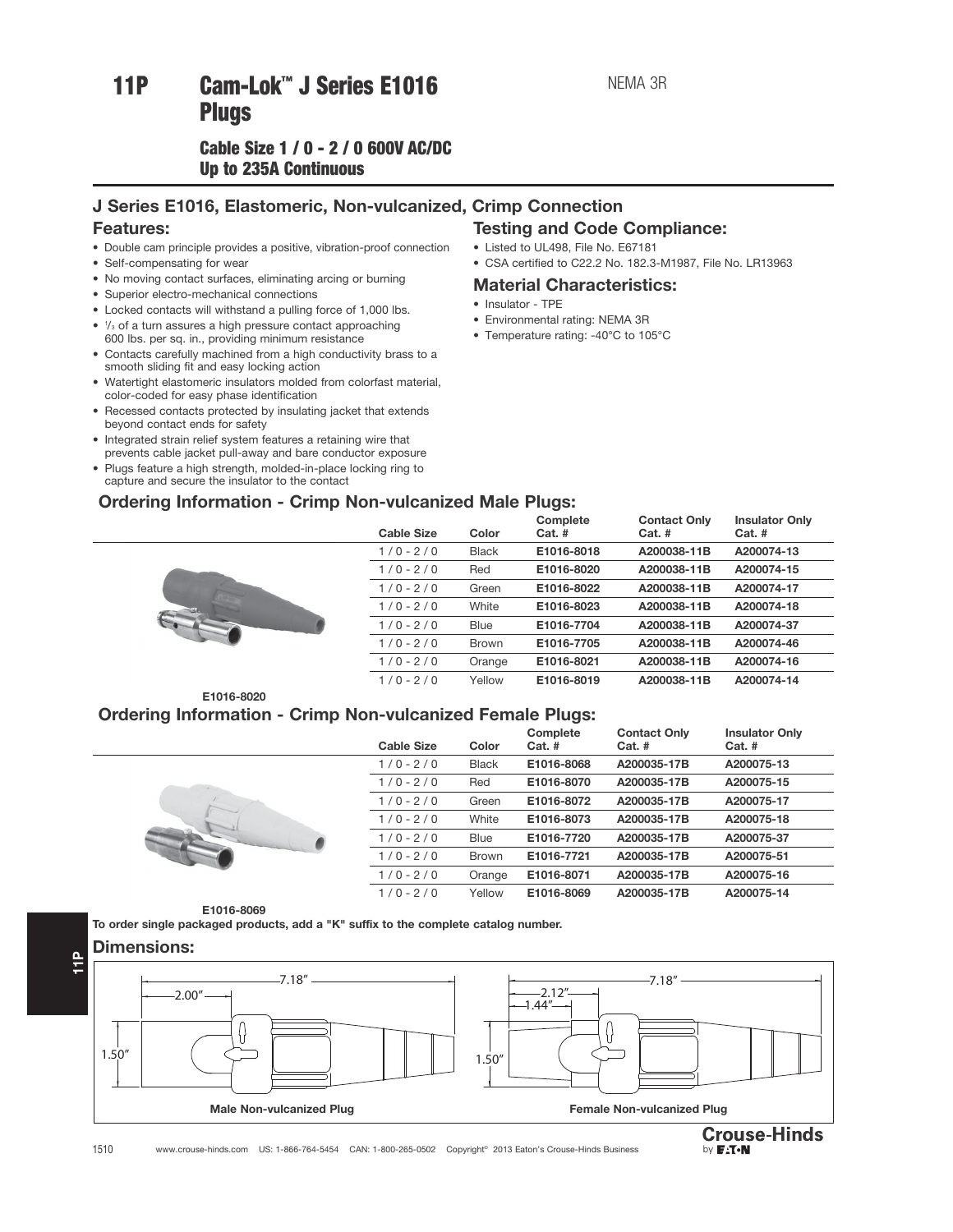# Cam-Lok J Series E1010 Members Present Campus III The Time of The Time of Time of Time of Time of Time of Time<br>Plings

## Cable Size  $3/0 - 4/0$  600V AC/DC Up to 315A Continuous Up to 315A Continuous

## J Series E1016, Elastomeric, Non-vulcanized, Crimp Connection

## Features:

- Double cam principle provides a positive, vibration-proof connection
- Self-compensating for wear
- No moving contact surfaces, eliminating arcing or burning
- Superior electro-mechanical connections
- Locked contacts will withstand a pulling force of 1,000 lbs.
- $\frac{1}{3}$  of a turn assures a high pressure contact approaching 600 lbs. per sq. in., providing minimum resistance
- Contacts carefully machined from a high conductivity brass to a smooth sliding fit and easy locking action
- Watertight elastomeric insulators molded from colorfast material, color-coded for easy phase identification
- Recessed contacts protected by insulating jacket that extends beyond contact ends for safety
- Integrated strain relief system features a retaining wire that prevents cable jacket pull-away and bare conductor exposure
- Plugs feature a high strength, molded-in-place locking ring to capture and secure the insulator to the contact

## Testing and Code Compliance:

- Listed to UL498, File No. E67181
- CSA certified to C22.2 No. 182.3-M1987, File No. LR13963

## Material Characteristics:

- Insulator TPE
- Environmental rating: NEMA 3R
- Temperature rating: -40°C to 105°C

Cable Size Color Complete Cat. # Contact Only Cat. # Insulator Only Cat. # 3 / 0 - 4 / 0 Black E1016-8030 A200038-6B A200074-13 3 / 0 - 4 / 0 Red E1016-8032 A200038-6B A200074-15 3 / 0 - 4 / 0 Green E1016-8034 A200038-6B A200074-17 3 / 0 - 4 / 0 White E1016-8035 A200038-6B A200074-18 3 / 0 - 4 / 0 Blue E1016-7708 A200038-6B A200074-37 3 / 0 - 4 / 0 Brown E1016-7709 A200038-6B A200074-46 3 / 0 - 4 / 0 Orange E1016-8033 A200038-6B A200074-16 3 / 0 - 4 / 0 Yellow E1016-8031 A200038-6B A200074-14



## Ordering Information - Crimp Non-vulcanized Female Plugs:

Ordering Information - Crimp Non-vulcanized Male Plugs:

| <b>Cable Size</b> | Color        | Complete<br>$Cat.$ # | <b>Contact Only</b><br>$Cat.$ # | <b>Insulator Only</b><br>$Cat.$ # |
|-------------------|--------------|----------------------|---------------------------------|-----------------------------------|
| $3/0 - 4/0$       | <b>Black</b> | E1016-8080           | A200035-14B                     | A200075-13                        |
| $3/0 - 4/0$       | Red          | E1016-8082           | A200035-14B                     | A200075-15                        |
| $3/0 - 4/0$       | Green        | E1016-8084           | A200035-14B                     | A200075-17                        |
| $3/0 - 4/0$       | White        | E1016-8085           | A200035-14B                     | A200075-18                        |
| $3/0 - 4/0$       | <b>Blue</b>  | E1016-7724           | A200035-14B                     | A200075-37                        |
| $3/0 - 4/0$       | <b>Brown</b> | E1016-7725           | A200035-14B                     | A200075-51                        |
| $3/0 - 4/0$       | Orange       | E1016-8083           | A200035-14B                     | A200075-16                        |
| $3/0 - 4/0$       | Yellow       | E1016-8081           | A200035-14B                     | A200075-14                        |

E1016-7724

To order single packaged products, add a "K" suffix to the complete catalog number.

## Dimensions:

by **F:T**.N



 $\frac{1}{9}$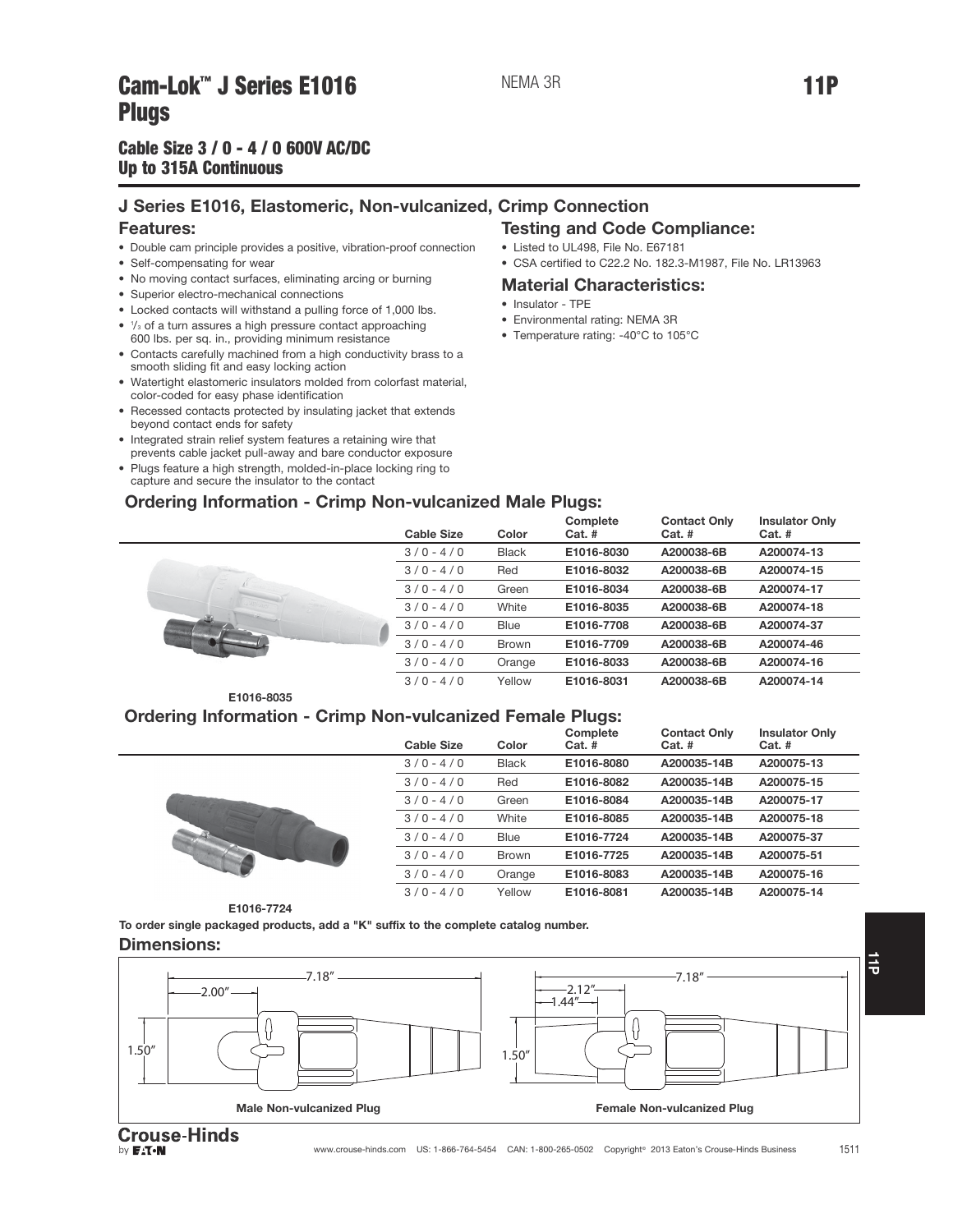# 11P Cam-Lok™ J Series E1016

## Cable Size #2 - #1 AWG 600V AC/DC Up to 190A Continuous Up to 190A Continuous

## J Series E1016, Rubber, Vulcanized, Crimp Connection

## Features:

- Vulcanizing permanently affixes plug insulator to cable for maximum protection against water, all kinds of weather, corrosion, and other contaminants (requires vulcanizing kit/presses)
- Vulcanizing also reduces cable breakage by distributing flexing over a wide area for an effective strain relief system
- Double cam principle provides a positive, vibration-proof connection
- Self-compensating for wear
- No moving contact surfaces, eliminating arcing or burning
- Superior electro-mechanical connections
- Locked contacts will withstand a pulling force of 1,000 lbs.
- $\frac{1}{3}$  of a turn assures a high pressure contact approaching 600 lbs. per sq. in., providing minimum resistance
- Contacts carefully machined from a high conductivity brass to a smooth sliding fit and easy locking action
- Watertight neoprene insulators molded from colorfast material, color-coded for easy phase identification
- Recessed contacts protected by insulating jacket that extends beyond contact ends for safety

## Ordering Information - Crimp Vulcanized Male Plugs:



|  | <b>Testing and Code Compliance:</b> |
|--|-------------------------------------|
|  |                                     |

- Listed to UL498, File No. E67181
- CSA certified to C22.2 No. 182.3-M1987, File No. LR13963

## Material Characteristics:

• Insulator - rubber

- Environmental rating: NEMA 4
- Temperature rating: -40°C to 105°C

| <b>Cable Size</b>                | Color        | Complete<br>$Cat.$ # | <b>Contact Only</b><br>$Cat.$ # | <b>Insulator Only</b><br>$Cat.$ # |
|----------------------------------|--------------|----------------------|---------------------------------|-----------------------------------|
| $#2 - #1$                        | <b>Black</b> | E1016-7              | A200036-2                       | A200706-7                         |
| $#2 - #1$                        | Red          | E1016-9              | A200036-2                       | A200706-9                         |
| $#2 - #1$                        | Green        | E1016-11             | A200036-2                       | A200706-11                        |
| $#2 - #1$                        | White        | E1016-12             | A200036-2                       | A200706-12                        |
| $#2 - #1$<br><b>Constitution</b> | Blue         | E1016-46             | A200036-2                       | A200706-97                        |
| $#2 - #1$                        | <b>Brown</b> | E1016-118            | A200036-2                       | A200706-101                       |
| $#2 - #1$                        | Orange       | E1016-10             | A200036-2                       | A200706-10                        |
| $#2 - #1$                        | Yellow       | E1016-8              | A200036-2                       | A200706-8                         |

E1016-7

## Ordering Information - Crimp Vulcanized Female Plugs:



| <b>Cable Size</b> | Color        | $Cat.$ #  | $Cat.$ #  | $Cat.$ #    |
|-------------------|--------------|-----------|-----------|-------------|
| $#2 - #1$         | <b>Black</b> | E1016-56  | A200037-2 | A200705-7   |
| $#2 - #1$         | Red          | E1016-58  | A200037-2 | A200705-9   |
| $#2 - #1$         | Green        | E1016-60  | A200037-2 | A200705-11  |
| $#2 - #1$         | White        | E1016-61  | A200037-2 | A200705-12  |
| $#2 - #1$         | Blue         | E1016-95  | A200037-2 | A200705-64  |
| $#2 - #1$         | <b>Brown</b> | E1016-119 | A200037-2 | A200705-101 |
| $#2 - #1$         | Orange       | E1016-59  | A200037-2 | A200705-10  |
| $#2 - #1$         | Yellow       | E1016-57  | A200037-2 | A200705-8   |
|                   |              |           |           |             |

Contact Only

Complete

### E1016-58

To order single packaged products, add a "K" suffix to the complete catalog number. Dimensions:





Insulator Only

1512 www.crouse-hinds.com US: 1-866-764-5454 CAN: 1-800-265-0502 Copyright© 2013 Eaton's Crouse-Hinds Business

11P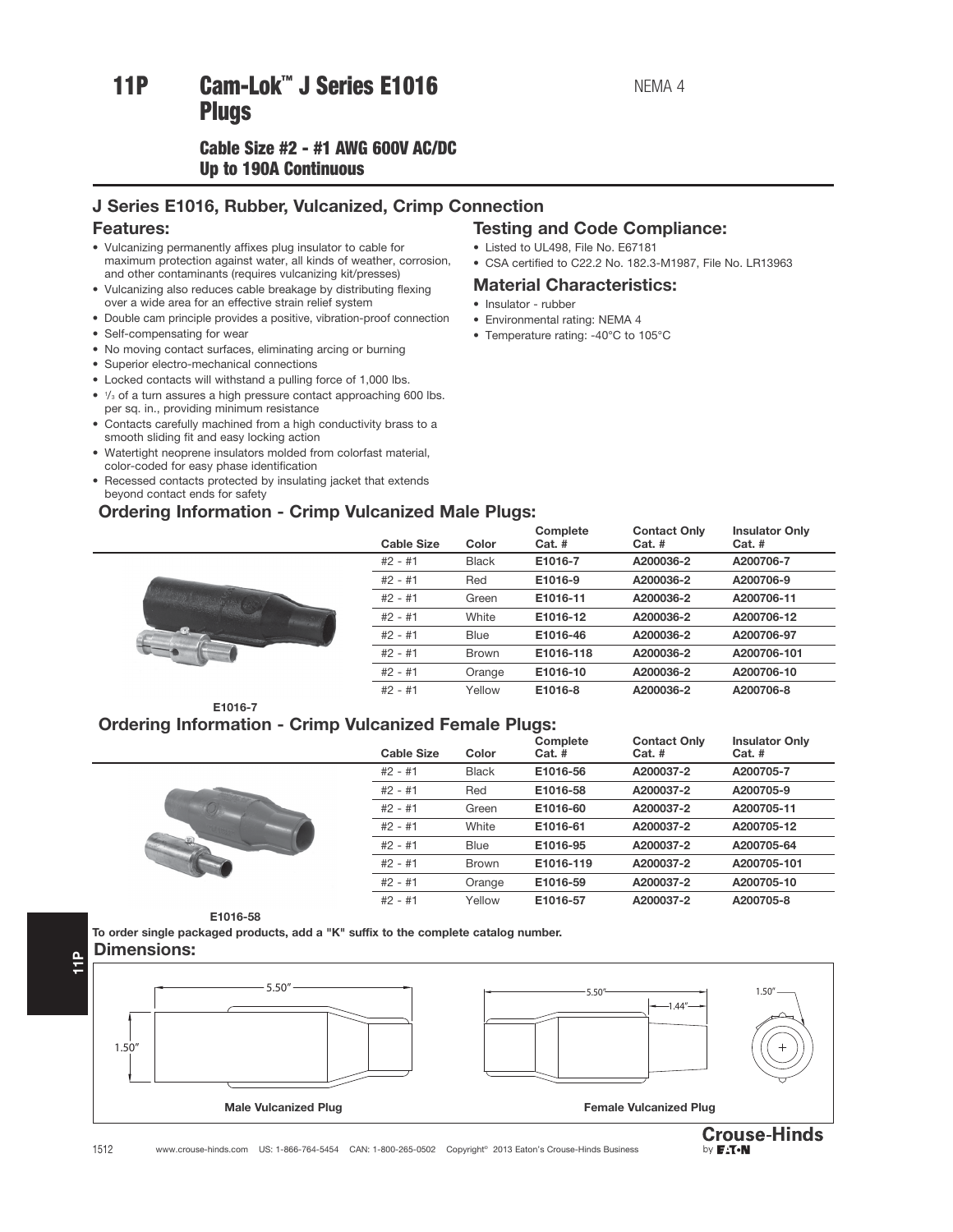# Cam-Lok J Series E1010 Members Present and the contract of the contract of the contract of the contract of the<br>Plings

## Cable Size  $1/0 - 2/0$  600V AC/DC Up to 235A Continuous Up to 235A Continuous

## J Series E1016, Rubber, Vulcanized, Crimp Connection

### Features:

- Vulcanizing permanently affixes plug insulator to cable for maximum protection against water, all kinds of weather, corrosion, and other contaminants (requires vulcanizing kit/presses)
- Vulcanizing also reduces cable breakage by distributing flexing over a wide area for an effective strain relief system
- Double cam principle provides a positive, vibration-proof connection
- Self-compensating for wear
- No moving contact surfaces, eliminating arcing or burning
- Superior electro-mechanical connections
- Locked contacts will withstand a pulling force of 1,000 lbs.
- $\frac{1}{3}$  of a turn assures a high pressure contact approaching 600 lbs. per sq. in., providing minimum resistance
- Contacts carefully machined from a high conductivity brass to a smooth sliding fit and easy locking action
- Watertight neoprene insulators molded from colorfast material, color-coded for easy phase identification
- Recessed contacts protected by insulating jacket that extends beyond contact ends for safety

## Ordering Information - Crimp Vulcanized Male Plugs:

## Testing and Code Compliance:

- Listed to UL498, File No. E67181
- CSA certified to C22.2 No. 182.3-M1987, File No. LR13963

## Material Characteristics:

- Insulator rubber
- Environmental rating: NEMA 4
- Temperature rating: -40°C to 105°C

| <b>Cable Size</b> | Color        | Complete<br>$Cat.$ # | <b>Contact Only</b><br>$Cat.$ # | <b>Insulator Only</b><br>$Cat.$ # |
|-------------------|--------------|----------------------|---------------------------------|-----------------------------------|
| $1/0 - 2/0$       | <b>Black</b> | E1016-13             | A200036-3                       | A200706-7                         |
| $1/0 - 2/0$       | Red          | E1016-15             | A200036-3                       | A200706-9                         |
| $1/0 - 2/0$       | Green        | E1016-17             | A200036-3                       | A200706-11                        |
| $1/0 - 2/0$       | White        | E1016-18             | A200036-3                       | A200706-12                        |
| $1/0 - 2/0$       | <b>Blue</b>  | E1016-43             | A200036-3                       | A200706-97                        |
| $1/0 - 2/0$       | <b>Brown</b> | E1016-120            | A200036-3                       | A200706-101                       |
| $1/0 - 2/0$       | Orange       | E1016-16             | A200036-3                       | A200706-10                        |
| $1/0 - 2/0$       | Yellow       | E1016-14             | A200036-3                       | A200706-8                         |
|                   |              |                      |                                 |                                   |

## E1016-120

## Ordering Information - Crimp Vulcanized Female Plugs:

|  | <b>Cable Size</b> | Color        | Complete<br>$Cat.$ # | <b>Contact Only</b><br>$Cat.$ # | <b>Insulator Only</b><br>$Cat.$ # |
|--|-------------------|--------------|----------------------|---------------------------------|-----------------------------------|
|  | $1/0 - 2/0$       | <b>Black</b> | E1016-62             | A200037-3                       | A200705-7                         |
|  | $1/0 - 2/0$       | Red          | E1016-64             | A200037-3                       | A200705-9                         |
|  | $1/0 - 2/0$       | Green        | E1016-66             | A200037-3                       | A200705-11                        |
|  | $1/0 - 2/0$       | White        | E1016-67             | A200037-3                       | A200705-12                        |
|  | $1/0 - 2/0$       | <b>Blue</b>  | E1016-92             | A200037-3                       | A200705-64                        |
|  | $1/0 - 2/0$       | <b>Brown</b> | E1016-121            | A200037-3                       | A200705-101                       |
|  | $1/0 - 2/0$       | Orange       | E1016-65             | A200037-3                       | A200705-10                        |
|  | $1/0 - 2/0$       | Yellow       | E1016-63             | A200037-3                       | A200705-8                         |

#### E1016-66

To order single packaged products, add a "K" suffix to the complete catalog number.

#### Dimensions:



**Crouse-Hinds** by **FAT.N**